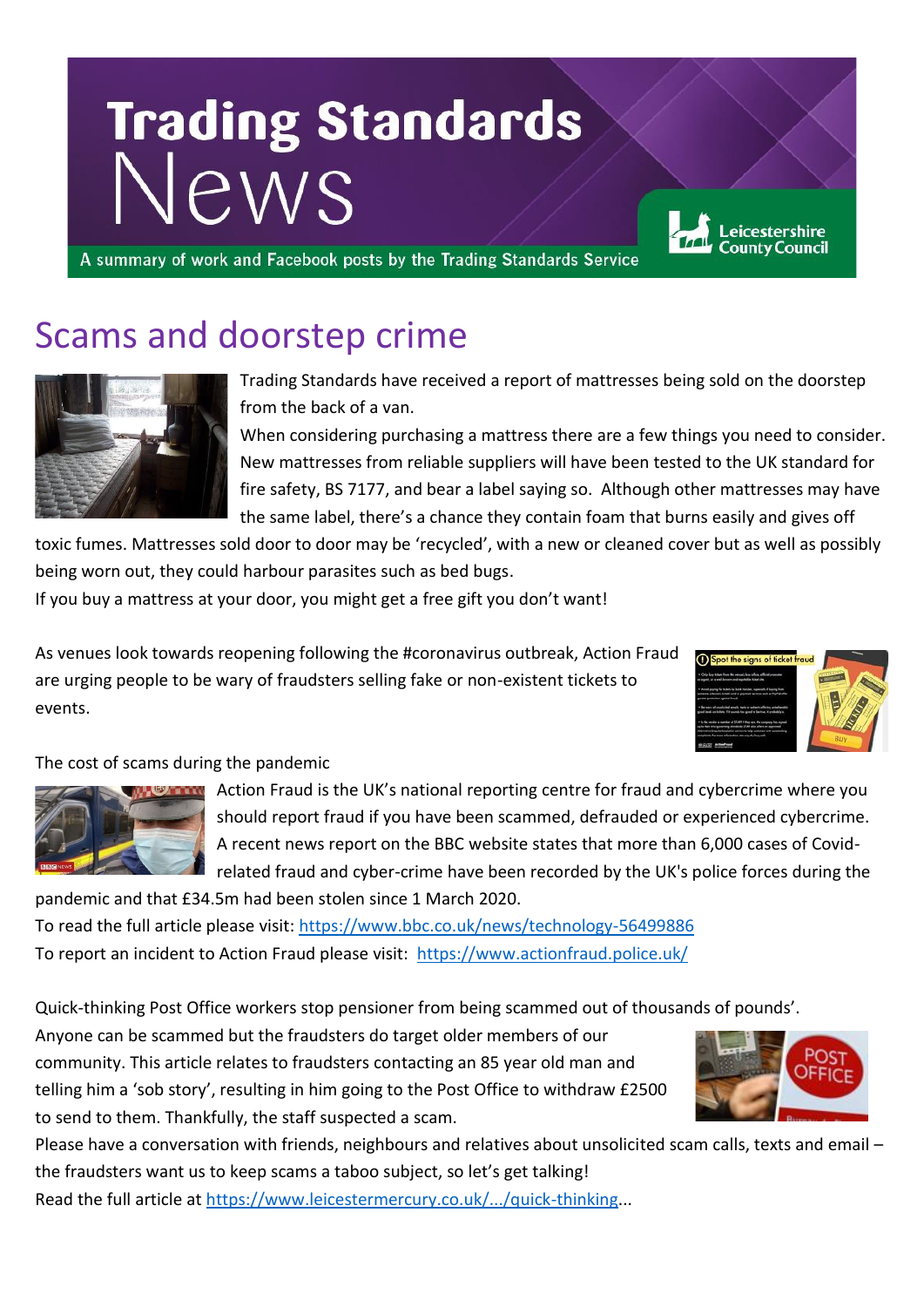Scam alert – fake council worker



Trading Standards has received a report of a TV licence scam but with a twist. The caller was purporting to be from 'the council' and told the resident they were entitled to a refund of their TV licence fee. This is a scam. Council officers cannot make refunds on behalf of TV Licensing.

The resident reported that they were asked for their bank details for the refund to

be processed and said the individual was quite convincing. This is a known phishing tactic used by fraudsters – offering a refund to obtain your valuable personal and financial details.

If you are ever unsure if you are speaking to a genuine officer, please hang up and contact your local council directly using the details from their website or from a letter.

Please share with family & friends.

Trading Standards has been informed of companies cold calling residents offering 'free' boilers and/or installation under a funding scheme, but how can you be sure that they are 'free'?

We are concerned the door may be left open for fraudulent traders to exploit the trust of consumers who wish to access a grant scheme. Remember - the Green Homes Grant ended in March 2021.

Trading Standards will always advise that you are never to be rushed into a

decision on the doorstep or over the telephone and do talk to at least 3 traders for quotes – you don't need to rely on the comments or opinions of one trader.

Check out the Warm Homes booklet at [https://firstcontactplus.org.uk/.../Warm-Homes-advice.](https://firstcontactplus.org.uk/.../Warm-Homes-advice)...

### Product and food safety

During recent checks at East Midlands Airport we detained a consignment of magnetic play putty. The product



was tested and the magnet within the putty was found to contain 5 times the amount of magnetic strength that is allowed; this means if swallowed by a child, it could cause fatal internal injuries.

The magnet also fully fitted into a truncated cylinder – this cylinder represents a child's throat and indicates the toy would be a choking hazard. The toy has a CE mark on which would give the impression the product had been tested and was safe, however, these marks can be falsely applied.

The consignment will not be released and will be signed over for destruction.

Swallowing magnets can cause serious internal injuries. Keep products with small or loose magnets away from young children. #magnetsafety

To find out more go to<https://bit.ly/3dByZyX>

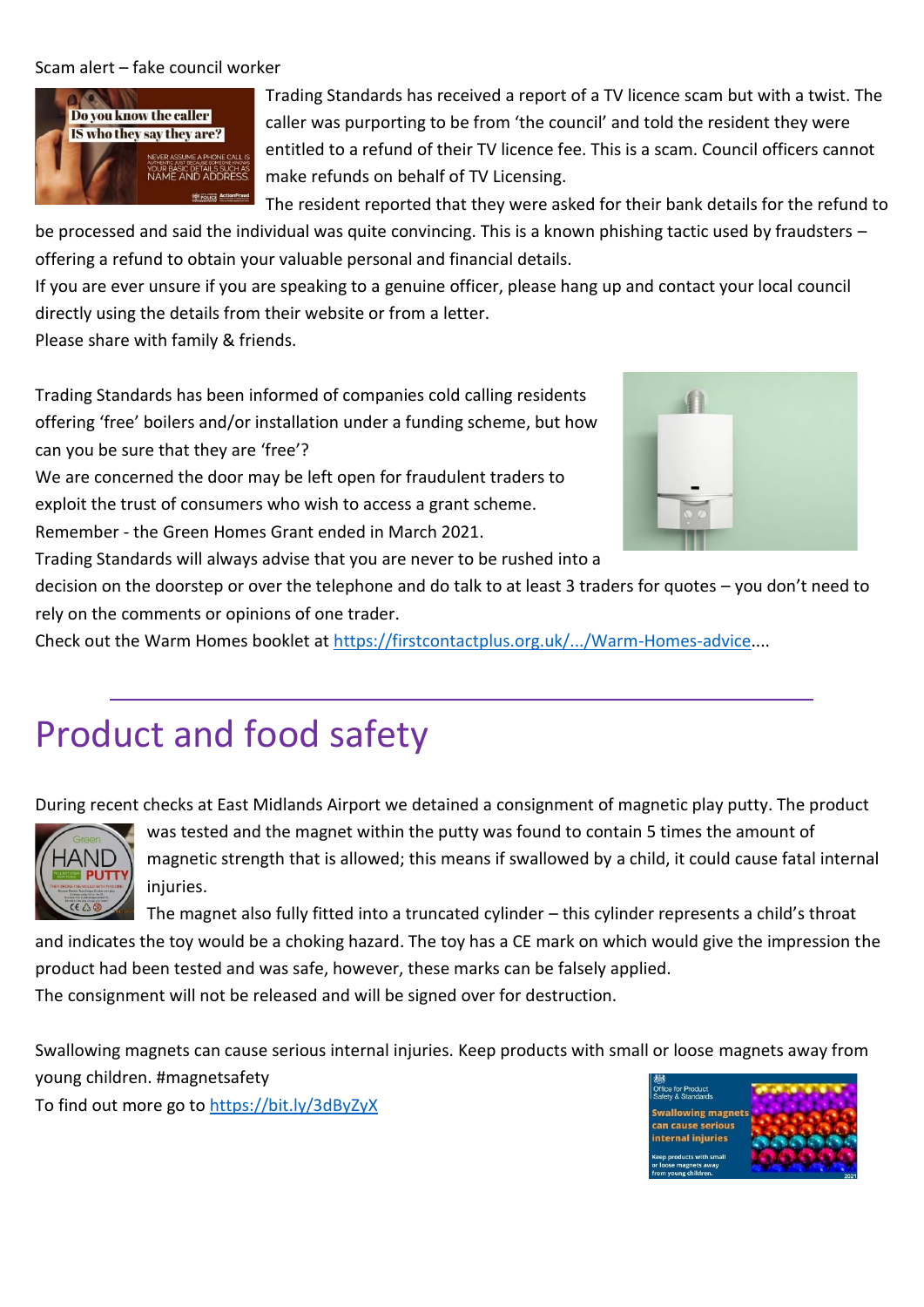Trading Standards officers attend East Midlands Airport 4 days a week to check the safety of goods being



imported into the UK. The type of goods examined are those that pose the most risk to consumers, including toys, electrical products, cosmetics and jewellery. This year we have examined 1541 separate consignments. In total 282,517 dangerous items were seized, destroyed and sent for recycling.

The total value of this work is over £9 million. This figure includes the cost of the items and the saving to the NHS relating to any injuries that may have occurred.

Many of the dangerous items taken off sale were being sold in large online marketplaces. Always consider buying from reputable High Street suppliers to keep you and your loved ones safe.

At a recent visit to East Midlands Airport Leicestershire Trading Standards officers examined a consignment of goods that contained syringes filled with Dermal Filler containing Hyaluronic acid. We contacted the MHRA (Medicines and Healthcare Products Regulatory Agency) who are



responsible for medicines within the UK. They confirmed the goods were not to be released back to the importer and have served a seizure notice.

The goods will be handed over to the MHRA for use in their enquiries. Multi agency work at the border is vital as it helps to protect the safety of the UK public.

#### Partnership working



It is always a privilege to work with our colleagues in Leicestershire Police, and the districts throughout the county, in enforcing the law. Due to the joint working, illegal tobacco was seized and our investigations are ongoing. If you know where cheap illegal tobacco is being sold, please report it.

Read the article at [https://www.meltontimes.co.uk/.../police-seize.](https://www.meltontimes.co.uk/.../police-seize)..

#### Product recalls:

Asda - Vegetable Cous Cous Asda has recalled its Vegetable Cous Cous 500 g because it may be contaminated with Salmonella. Pack size: 500 g Use-by dates: all date codes up to and including 03 June 2021



Greggs is extending its recall of Vegetable Bakes (2 pack) to include additional best-before dates because the



product may contain small pieces of green glass. The possible presence of glass makes this product unsafe to eat. This product is exclusively sold in Iceland Stores and does not affect the products sold in Greggs. Product details Greggs Vegetable Bakes (2 pack)

Pack size: 310 g Best-before dates: 26 September 2021, 12 September 2021, 11

September 2021, 28 August 2021, 15 August 2021, 31 July 2021, 25 July 2021, 5 July 2021, 4 July 2021, 27 June 2021 and 19 June 2021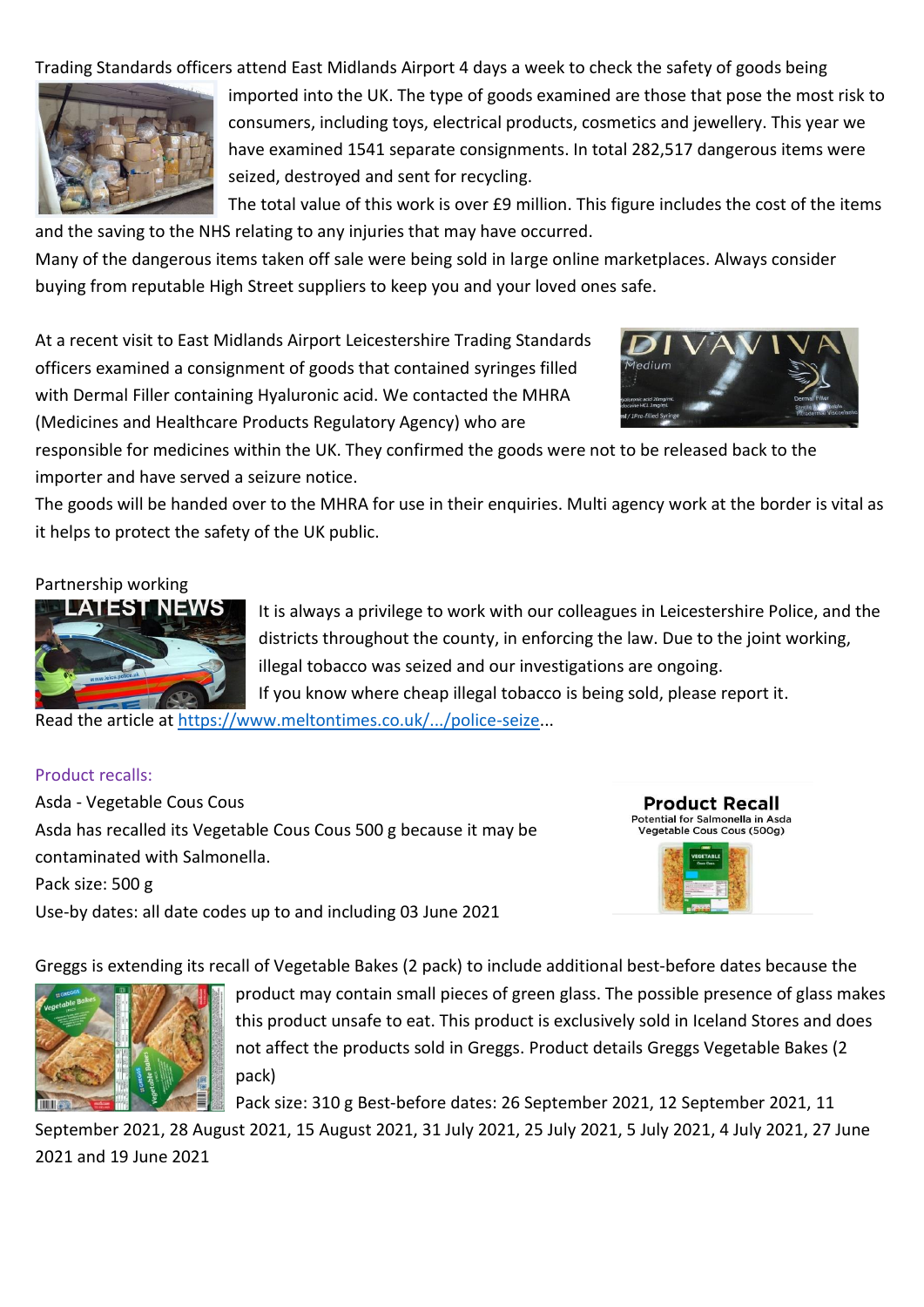Franco's Ices is recalling Mr Bubble Ice Lolly (bubble gum flavour). The product has been found to contain small pieces of metal. The presence of metal makes this product unsafe to eat.

Batch code: 03193

Best-before-end date: October 2023





Hotel Chocolat is recalling all batches of their Summer Desserts Sleekster chocolates, 365g, because they contain egg, wheat (gluten), hazelnuts (nuts) and walnuts (nuts), which are not mentioned on the label.

Best before date: 31 October 2021

Harvest Morn Crisp Rice

Aldi GB is recalling Harvest Morn Crisp Rice because it has been found to contain pieces of plastic, making this product unsafe to eat. Product details: Pack size: 375 g Batch codes: 10470953, 10480953, 10490953 Best-before date: November 2021



To find out more information about this recall and other recent recalls go to<https://bit.ly/3wBKuit>

## Animal health and welfare

Spring is in the air.



Our Animal Health officers regularly attend livestock markets checking for compliance.





Action Fraud reports more than 6,000 people in the UK have become victims of pet scammers since the first lockdown a year ago.

Be wary of online adverts as most victims responded to these but they were from fraudsters claiming to have puppies for sale.

Consumers are advised to only buy a puppy from a



BRC COLIK 'Puppy scammers left me heartbroken' More than 6,000 people in the UK have been victims of pet scammers since the first lockdown a year ago.

reputable and recommended dealer; to always view the puppy with its mother and siblings, where it has been bred; to ask to see vaccination documentation; and never to pay for a puppy in advance. Watch the BBC report here:<https://www.bbc.co.uk/news/av/uk-56354154>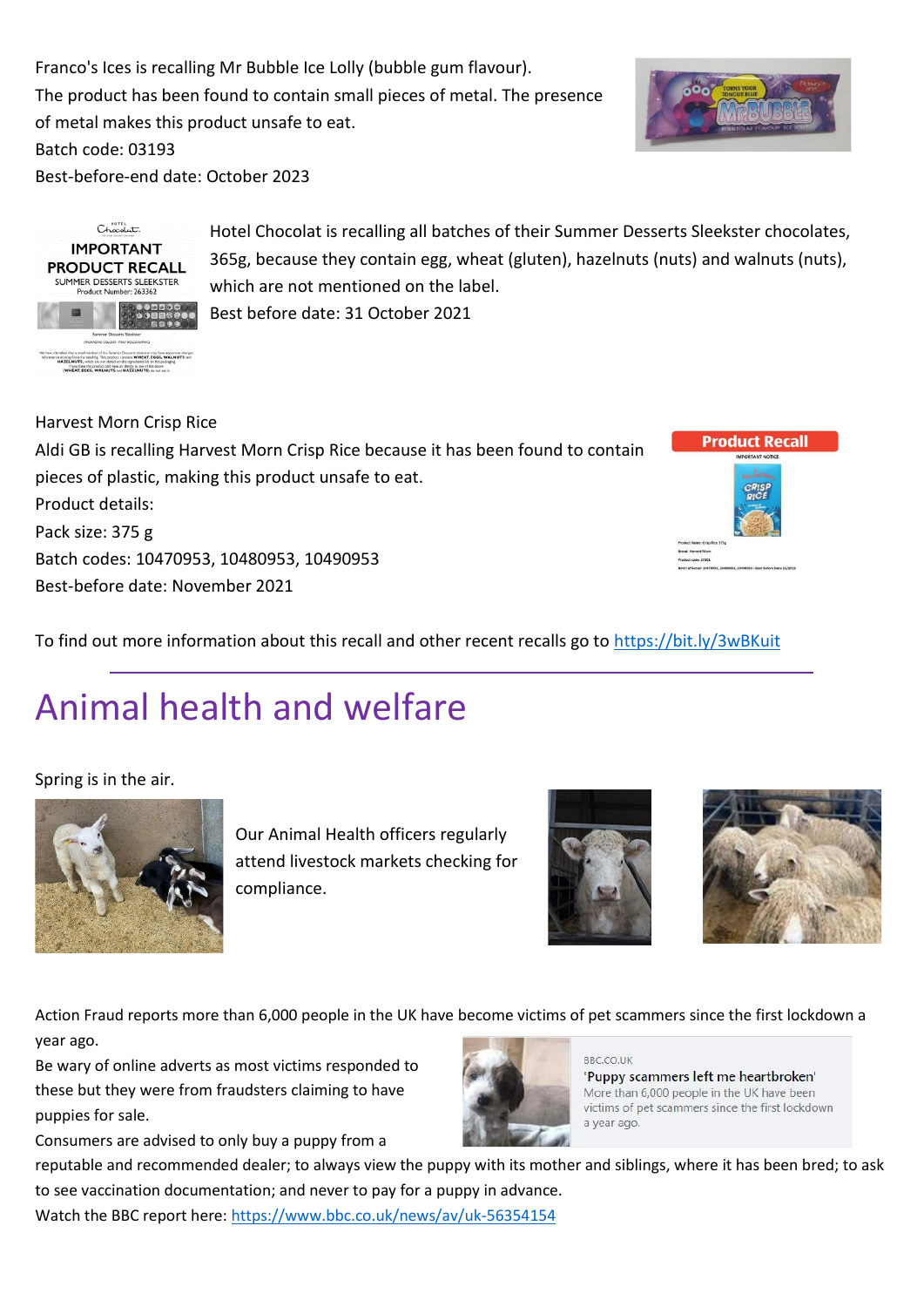

Those with livestock can temporarily add on parcels of land within 10 miles of their holding by applying for a temporary land association. This will remove the need to record movements and adhere to standstill provisions between the parcels of land. Check out here for more information[: https://bit.ly/3tEiHuQ](https://bit.ly/3tEiHuQ) 

It is compulsory for keepers of 50 or more poultry (including mixed species) to register their flock with the APHA. Voluntary registration of flocks of less than 50 poultry is encouraged to assist in the unfortunate event of disease outbreak. Help stop the spread of disease by completing a registration form here: <https://bit.ly/3vYOBUq>



### Advice

Now that we have left the EU, surcharge-free roaming, when you use your mobile phone and have travelled to



EU and EEA countries, is no longer guaranteed.

A number of mobile operators have stated that they have no current plans to change their mobile roaming policies, however, you should check your mobile operator's roaming policies before travelling abroad.

Find out more here[: https://www.gov.uk/.../using-your-mobile-in-eu-and-eea.](https://www.gov.uk/.../using-your-mobile-in-eu-and-eea)..

Small shop traders and the public need to be aware of changes to carrier bag requirements from 21st May. From this date the single-use carrier bag charge, which has seen a 95% cut in plastic bag sales in major supermarkets since 2015, will be increased from 5p to 10p and extended to all businesses in England to help drive down sales further. Small shop businesses across the country are being urged to prepare themselves for the changes ahead of them coming into effect on 21st May.



Thinking about purchasing a secondhand vehicle?



Before committing yourself to a sale, carry out some research to help you make an informed decision.

Some things to consider are: buying from a reputable seller, how you can pay in a way that protects you and conducting those essential checks on the vehicle's

history. For further information go to <https://www.citizensadvice.org.uk/.../buying-a-used-car/>